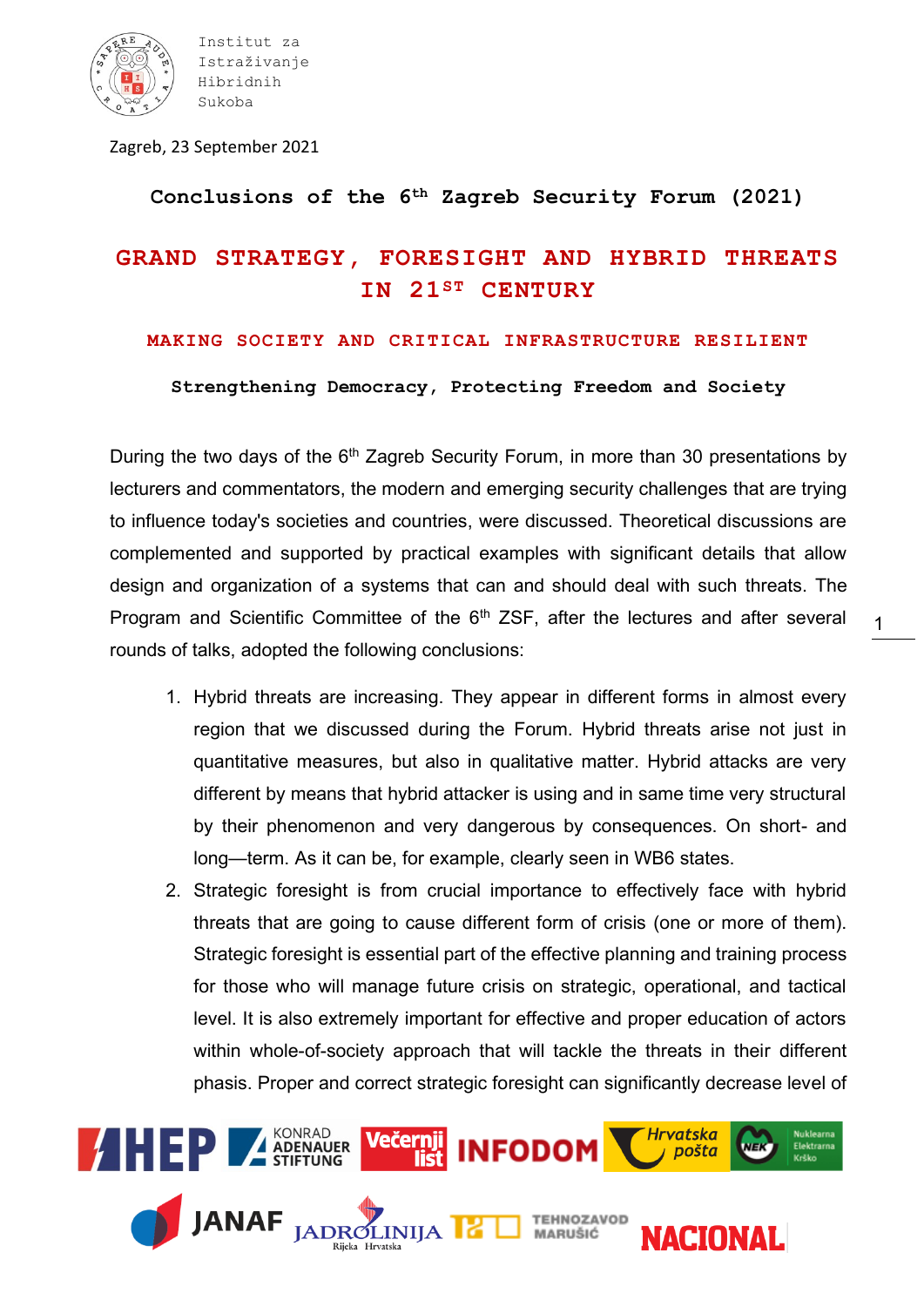

Institut za Istraživanje Hibridnih Sukoba

surprise that can have important negative influence to the crisis management process (reducing its abilities to effective reaction up to 50%). And surprise is, we need to repeat that, result or by lack of knowledge or by not understanding and analytical dysfunctionality of the information that are in possession.

- 3. Almost every hybrid crisis has something new in it. There is no absolutely identical crisis and there is no absolutely identical answer to the crisis caused by hybrid threats. Crisis management, supported by strategic communication abilities, needs to be developed and tailored according to the threats.
- 4. Most governments do not have sufficient strategic foresight mechanisms. It is very hard to find proper and correct answer on the questions who is responsible within government/state institutions and organizations for strategic foresight; who is going to take and use the tools and methodologies that are available in context of national, regional, and multinational organizations level and demands? Therefore, those abilities need to be clearly developed and dedicated to institutions that primary deals with information and have ability to predict: strategic analytical organizational units of intelligence and security agencies.
- 5. Corona crisis, in Croatia intensified with several strong and devastating earthquakes, showed us that we paid less attention to other crisis that appeared between two ZSF. Corona crisis overshadowed them. Corona crisis needs to become, with the help of science, something that we will continue to live with. Corona crisis showed us how are societies are extremely vulnerable and sensitive to the influence of disinformation that were deliberately spread throughout the almost entire population. Especially those that use social networks and mobile communication platforms as a primary source of (dis)information.
- 6. Russian Federation just as Peoples Republic of China remains countries of concern for the actors all over the world due to their activities and intentions.
- 7. Over the years we saw significant progress in understanding hybrid warfare/threats within academic, experts, professionals, and population. Important developments are in areas of identification of them, analytical abilities,



 $\mathcal{P}$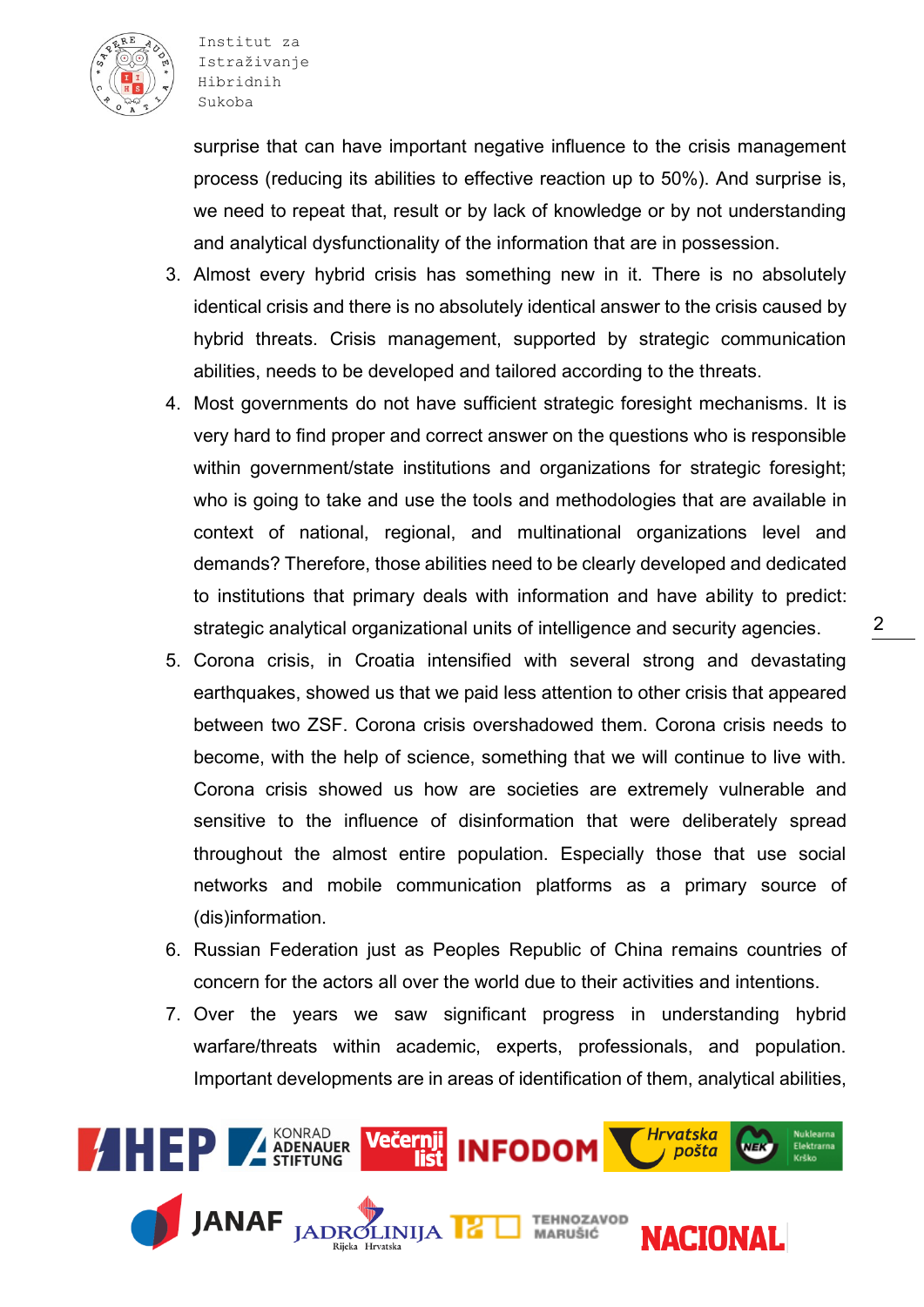

and security and intelligence studies, as a part of security studies, that become primary area for research of those emerging security challenges. Education on a level of individuals, social and group level is very important.

- 8. Concepts of smart economy, smart cities, smart technology are the vehicles of present and future positive development of economy. Smart industry organizations build resilience through agility, which has to become part of their daily operations. They use adequate management tools to increase their agility, which increases revenue stream and quality of their products, while at the same time prepares them for unexpected events and increases resilience. Therefore, since the critical infrastructure is very vulnerable to the modern and emerging hybrid threats, we need to further develop and apply concepts of the critical infrastructure smart resilience (CISR). Developing data and digital sovereignty at EU level, so clearly and unequivocally stated in the Berlin Declaration (December 2020), should be complementary to the process and a range of activities, efforts and ideas coming from NATO.
- 9. ZSF should continue with the practice of supporting and providing opportunities for participation of young scientists and researchers on their development in the future ZSF.
- 10.The ZSF should continue with the good practice of a scientifically based approach to the problems and challenges that societies and states are facing as well as those that will face in the foreseeable future. At the same time, practical and real-life examples should be used to educate people who encounter crisis management and strategic communication on a daily basis so as not to repeat the mistakes made by others.
- 11.International cooperation is not a luxury but an important necessity. It is an integral part of the answer given that hybrid threats are not only threat at the local and regional level, but also on a global level. Therefore, the answer must be as such. The education and training system must not be limited within national frameworks. The construction of cross-border cooperation should be developed in a similar way to the already established disaster management system.



3